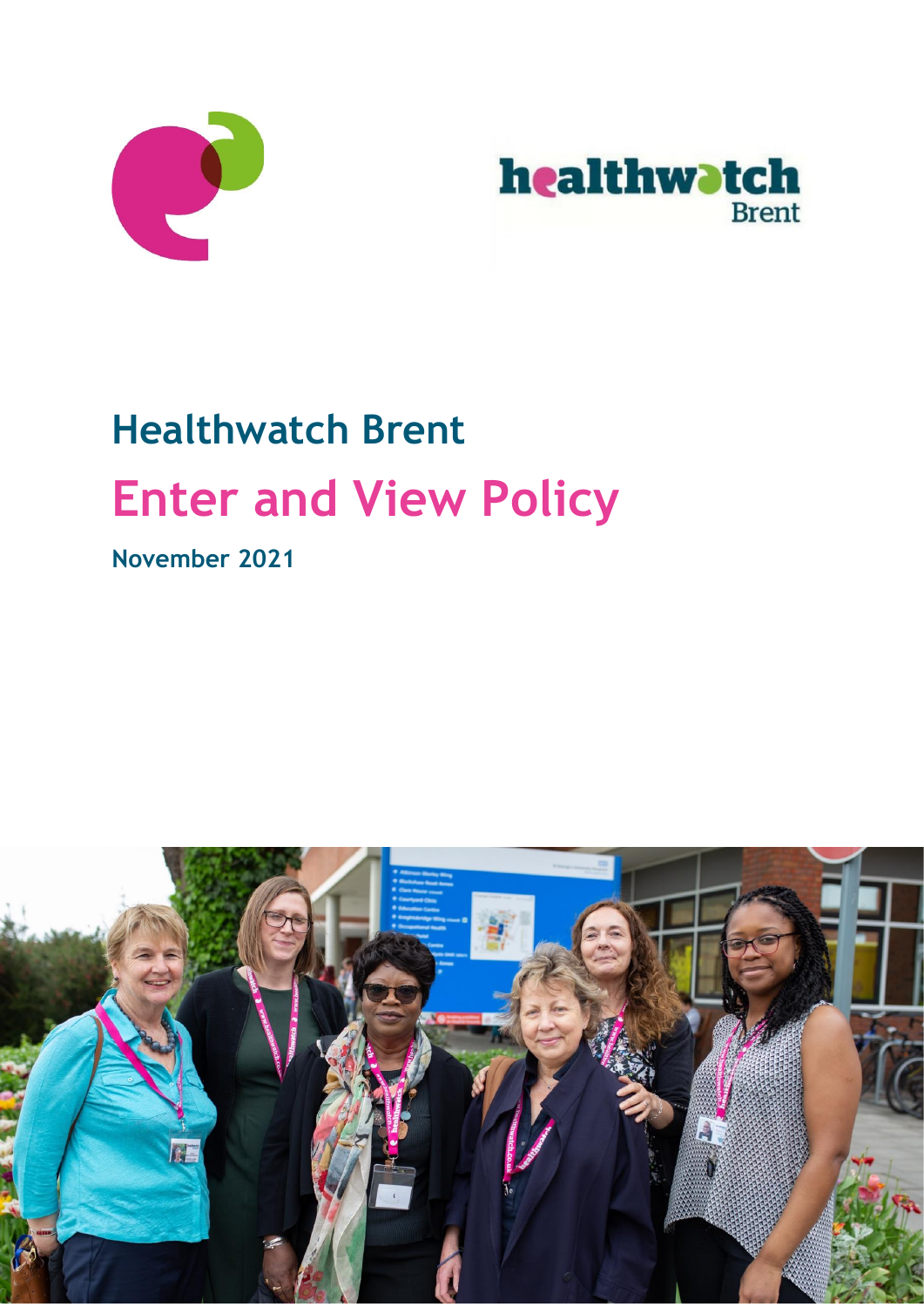# Document control

| <b>Version</b>        | 1.0                                 |  |
|-----------------------|-------------------------------------|--|
| Author                | Steve Inett                         |  |
| Approved by           | Judith Davey, Healthwatch Brent CEO |  |
| Date approved         | <b>16 Nov 2021</b>                  |  |
| <b>Effective date</b> | <b>16 Nov 2021</b>                  |  |
| <b>Review date</b>    | <b>16 Nov 2021</b>                  |  |
|                       |                                     |  |

# Purpose of this policy

The purpose of this policy is to provide good practice guidance on Enter and View visits to ensure they are carried out in an effective, accountable and transparent manner. It is the individual responsibility of everyone connected with and acting on behalf of Healthwatch Brent to adhere to this policy. We will review this policy on a regular basis.

# What is Enter and View?

An Enter and View visit is an opportunity for Healthwatch Brent's Authorised Representatives to spot how services could improve by listening to the views of the people that use them, within criteria set out in the legislation.

There are two pieces of legislation which place a duty on health and social care providers to allow a representative of Healthwatch to carry out Enter and View:

- The Local Government and Public Involvement in Health Act 2007
- The Local Authorities (Public Health Function and Entry to Premises by Local Healthwatch Representatives) Regulations 2013

In 2014, the Department of Health Review carried out a review of the organisations which have the powers of entry (including Healthwatch). This review states that there remains a duty on providers of health and social care to allow a representative of local Healthwatch to enter certain premises and observe activities. There are criteria that Healthwatch must meet in order to exercise the power of entry, which include the consent of the provider. Enter and View is an activity Healthwatch can carry out, but not a statutory function,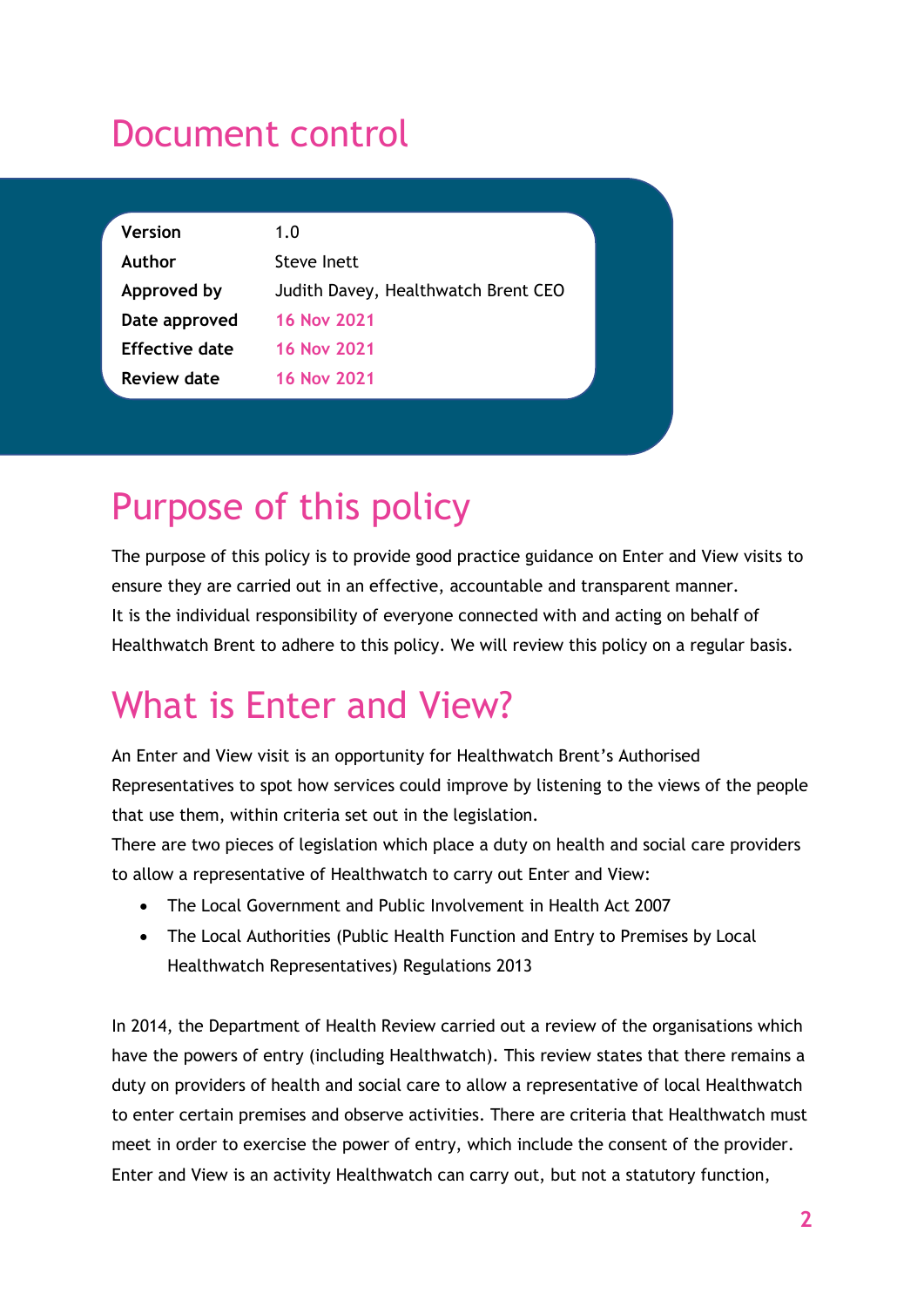which means Healthwatch can choose if, when, how and where it is used, depending on local priorities.

Healthwatch may carry out Enter and View to contribute to activities in their statutory functions. Enter and View allows Healthwatch to:

- Go into health and social care premises to hear and see how people experience the
- service.
- Collect the views of people using the service at the point of delivery.
- Collect the views of carers and relatives of people using the service.
- Observe the nature and quality of services.
- Collate evidence-based feedback, based on people have told them on the day.
- Report to providers, regulators, Local Authority and NHS commissioners and quality
- assurers, the public, Healthwatch England and other relevant partners.
- Develop insights and recommendations across multiple visits to inform strategic
- decision making at local and national levels.

### Where can Enter and View be carried out?

The legislation allows Enter and View activity to be undertaken on premises where health and social care is publicly funded and delivered, which covers:

- NHS Trusts
- NHS Foundation Trusts
- Local Authorities
- Primary medical services (e.g. GPs)
- Primary dental services (e.g. dentists)
- Primary ophthalmic services (e.g. opticians)
- Pharmaceutical services (e.g. community pharmacists)
- Premises which have been contracted by Local Authorities or the NHS to provide
- health or social care services (e.g. adult social care homes and day care centres).

Health and social care providers do not have a duty to allow entry if:

- The visit compromises either the effective provision of a service or the privacy or dignity of any person.
- Where the part(s) of the premises are used solely as accommodation for employees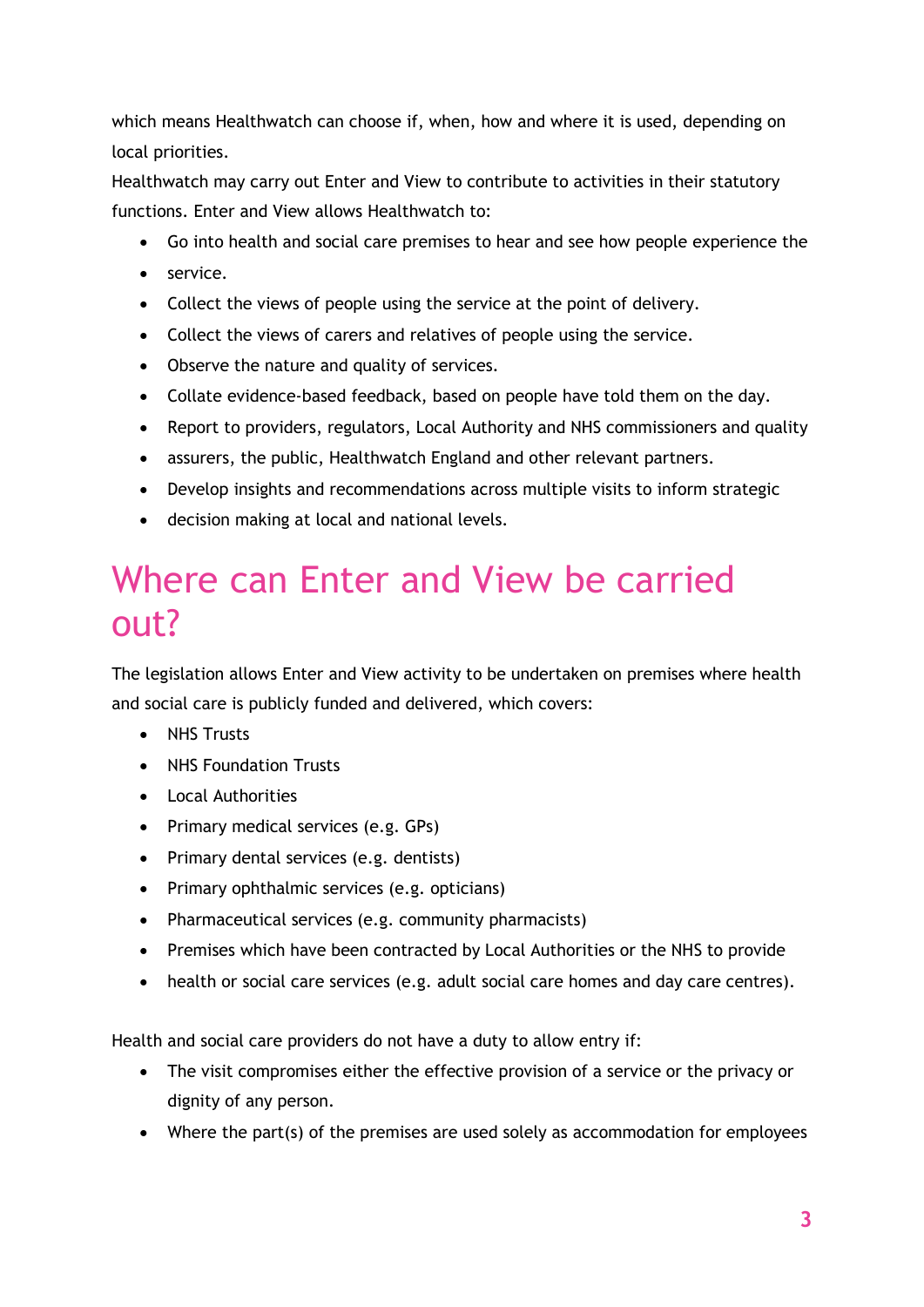where health and social care services are not provided at the premises (e.g. offices) or where they are not being provided at the time of the visit (e.g. when facilities and premises are closed).

- If, in the opinion of the provider of the service being visited, the Authorised Representative, in seeking to 'Enter and View' its premises, is not acting reasonably and proportionately.
- If the Authorised Representative does not provide evidence that he or she is authorised.
- If the premises where the care is being provided is a person's own home (e.g. privately funded assisted living facilities). This does not mean that an Authorised Representative cannot enter when invited by residents – it just means that there is no duty to allow Healthwatch to enter.
- Where the premises are non-communal parts of care homes (e.g. a resident's bedroom). If a resident asks an Authorised Representative to come into their bedroom, it is the decision of the Enter and View Lead to agree to this.
- They need to feel comfortable the Authorised Representatives are operating within our safeguarding policies and procedures, and the situation has been risk assessed.
- If there are no people receiving publicly funded services being provided on the premises.
- The duty does not apply to the observing of any activities which relate to the provision of social care services to children.

# Who can carry out Enter and View?

Only Authorised Representatives may undertake Enter and View and then only for the purpose of carrying out the activities of Healthwatch Brent (HWB).

An Authorised Representative:

- Is a volunteer whom HWB has appointed as an authorised person (in-line with Healthwatch Brent's volunteering policy).
- Has undertaken relevant training provided by HWB to become an Enter and View Authorised Representative.
- Has undergone a criminal record check by the Disclosure and Barring Service (Authorised Representatives are eligible for a standard check currently).
- Has provided appropriate references.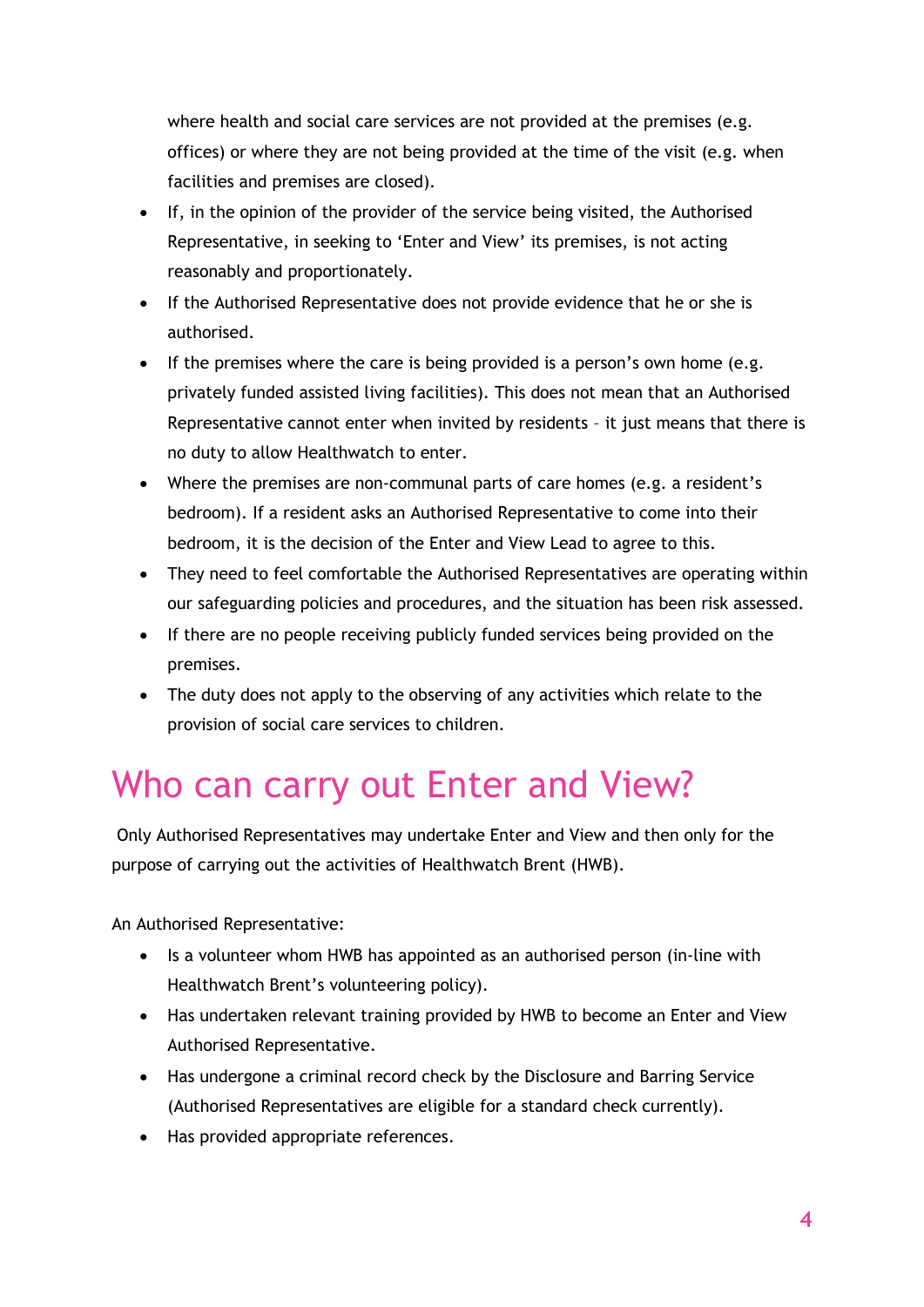HWB will provide appropriate training for Authorised Representatives and ensure that they attend safeguarding training. Additionally, the Authorised Representatives will receive a briefing prior to each Enter and View visit.

Once the Authorised Representative has completed the relevant training, undergone a DBS check and provided appropriate references, they will be provided with written evidence of their authorisation. The written evidence will take the form of a picture ID badge. HWB will make public on our website [\(Healthwatch Brent :: Home\)](https://www.healthwatchbrent.co.uk/) and in our Annual Reports, an up-to-date and comprehensive list of all Authorised Representatives. HWB reserves the right to not appoint a person as an Authorised Representative if they are not successful in the recruitment process.

# Deciding to make a visit

When planning an Enter and View visit, the HWB Manager will consider the following:

- How the Enter and View activity links to the statutory functions in section 221 of the Local Government and Public Involvement in Health Act 2007
- How the Enter and View activity will contribute to Healthwatch Brent's
- programme of work identified by the Board.
- The criteria which will be looked at across a number of premises
- Situations where it would not be suitable for HWB to carry out an Enter and View visit (e.g. if there is a live safeguarding alert open with the service)

The HWB Manager will be responsible for signing off for Enter and View activity.

### **Announced visits as part of Healthwatch Brent's work plan**

Prior to the visit, HWB will supply the provider of the service with the following information in writing:

- Proposed date and time for the visit, along with an approximate duration.
- The information that has prompted the visit, excluding the source of the information.
- The purpose of the visit.
- The overall structure of the visit.
- Where necessary, the Chief Executive will have a pre-planning meeting with the service provider.